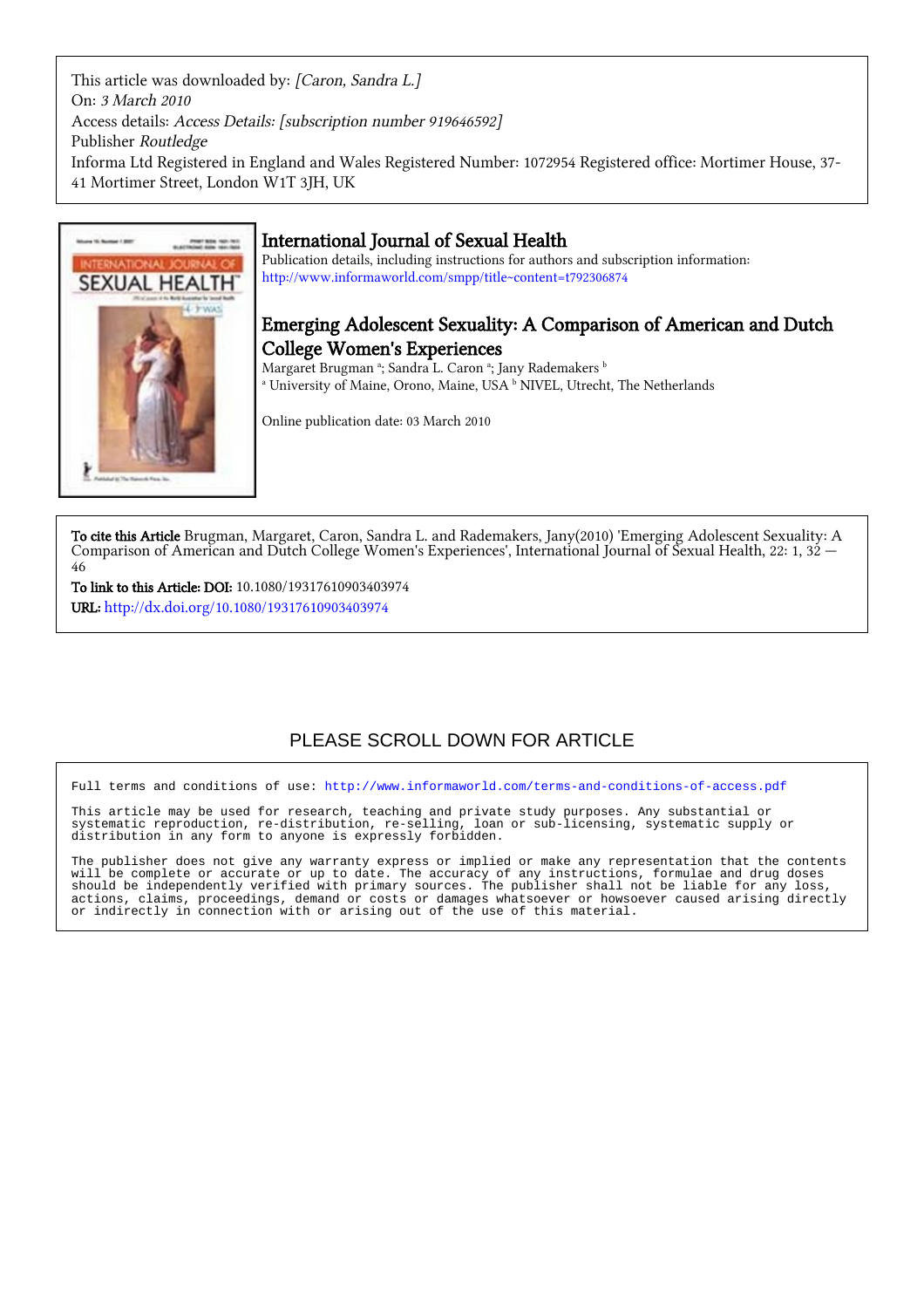

# Emerging Adolescent Sexuality: A Comparison of American and Dutch College Women's Experiences

Margaret Brugman, PhD Sandra L. Caron, PhD Jany Rademakers, PhD

**ABSTRACT.** The United States has the highest rates of teen pregnancy, births, and abortions of all industrialized countries. On the contrary, The Netherlands has the lowest rates. Using qualitative and quantitative methods, this retrospective study investigated American and Dutch college women's sexual behavior, attitudes, and comfort to better understand the factors that lead to the disparity between these two countries. Survey results revealed that the American sample experienced sexual behaviors at a younger age and with more partners, whereas the Dutch sample showed a better use of contraceptives during high school, more talk with their parents, and greater sexuality education. Several distinctly different themes emerged between the U.S. and Dutch women from the in-depth interviews. Themes about U.S. girls included: driven by hormones and peers; unprepared; satisfying him; and uncomfortable and silent parents. Some themes about Dutch girls were: motivated by love; control of my own body; parents as supporters and educators; and books at young ages. Implications for what the United States could be doing to promote sexual health are discussed.

**KEYWORDS.** Adolescent sexuality, cross-cultural study, girls' sexual behavior/attitudes/comfort, The Netherlands versus the United States

Of all Western countries, the United States has the highest rates of teenage pregnancy, births, and abortions. Although significant decreases have occurred in the past decade, the United States still has the highest rates among industrialized countries. On the contrary, The Netherlands has the lowest rates of teen pregnancy, births, abortions, and sexually transmitted infections (STIs) of all industrialized countries (Feijoor, Alford, & Hauser, 2009). In 2005, the U.S. teen pregnancy rate was six times higher and the teen birth rate nearly 10 times higher than in The Netherlands (Centers for Disease Control and Prevention [CDC], 2006; Wijsen & Van Lee, 2006). In 2006 and 2007, teen birth rates increased in the United States (Santelli, Orr, Lindberg, & Diaz, 2009). In addition, the U.S. abortion rate is about twice as high (CDC, 2006; van Veen, Koedijk, Van den Broek, Op de Coul, De Boer, Van Sighem, & Van der Sande, 2007; Wijsen & Van Lee, 2006). In young women aged 15 to 24 years, HIV prevalence rate in The Netherlands is six times lower than in the United States (van Veen et al., 2007).

In both the United States and The Netherlands, disparities grow by income and education.

Margaret Brugman, PhD, and Sandra L. Caron, PhD, University of Maine, Orono, Maine, USA.

Jany Rademakers, PhD, NIVEL, Utrecht, The Netherlands.

Address correspondence to: Sandra L. Caron, PhD, University of Maine, 5749 Merrill Hall, Orono, ME 04469. E-mail: sandy.caron@umit.maine.edu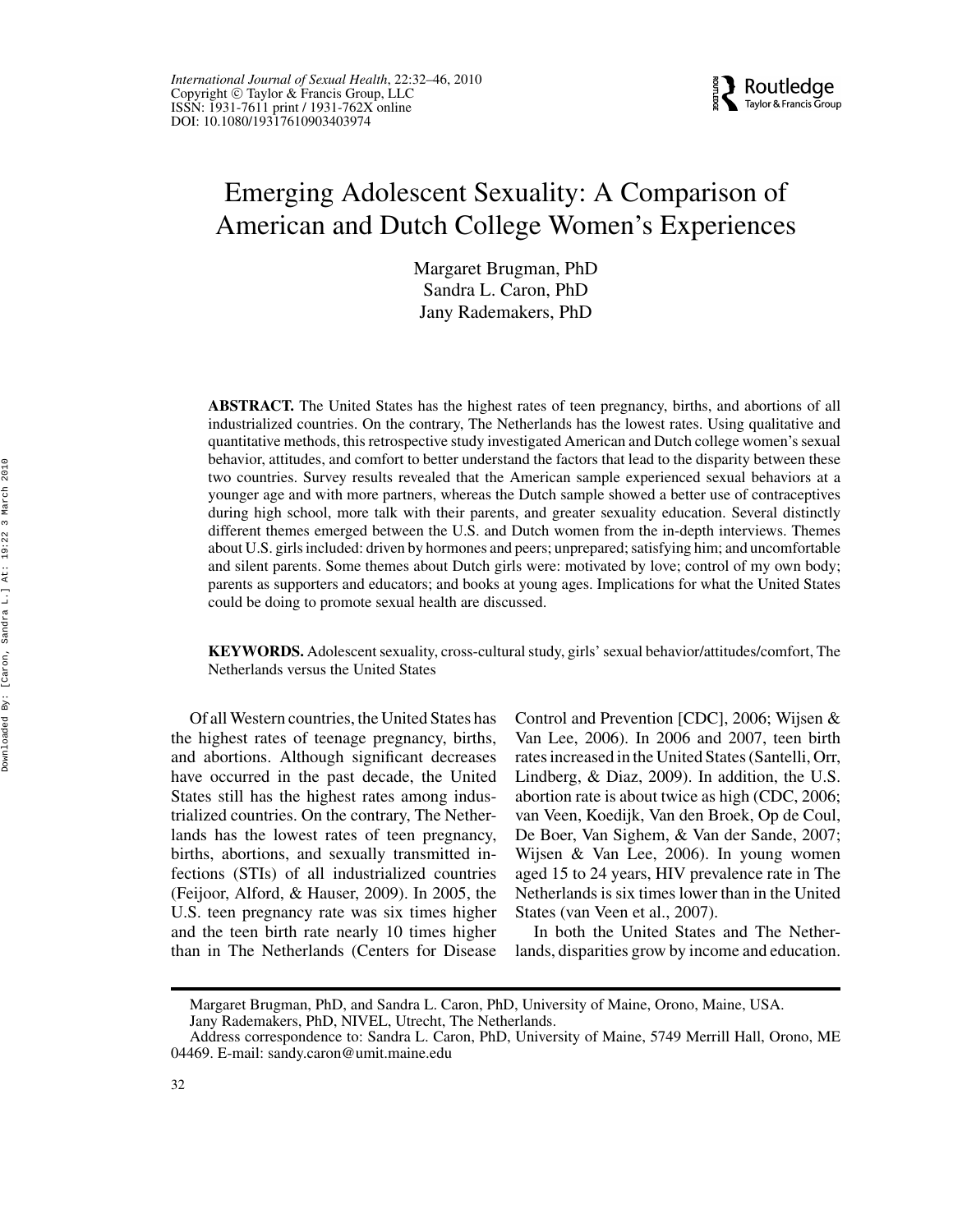Teens who are less educated and come from poorer families have higher rates of teen pregnancy, births, abortions, and STIs (De Graaf, Meijer, Poelman, & Vanweesenbeeck, 2005; Finer & Henshaw, 2006; Singh, Darroch, Frost, 2001). Researchers in both countries have also found that ethnicity influences teen pregnancy rates. Specifically, the pregnancy rates for Black and immigrant teens are significantly higher than those of White teens. However, among white girls, a much higher rate for teen pregnancy, birth, and abortion was found in the United States as compared with The Netherlands and other countries (Darroch, Singh, & Frost, 2001; Feijoo, 2009; van Berlo, Wijsen, & Vanweesenbeeck, 2005). In fact, for several decades, The Netherlands has been the forerunner in improving sexual and reproductive health and rights among all developing and developed countries.

How can two industrialized countries concurrently produce the highest and lowest teen pregnancy rate, births, and abortion rate? Clearly, there is a need to better understand teenagers' sexual behavior and what influences them.

American sexual health care is not as integrated in the general primary health care system. The United States has public and privately funded family-planning clinics that provide contraceptives. In rural counties, clinics are often the only places where women and girls can receive specialized family-planning care. "However, the high rate of clinic turnover and the lack of significant growth in clinic numbers suggest that limited funding and rising costs have hindered the further expansion and outreach of the clinic network to new geographic areas and hard-toreach populations" (Frost, Frohwirth, & Purcell, 2004, p. 213). Fewer U.S. clinics means contraception is more difficult to get and, as a result, possibly less familiar to use (Alan Guttmacher Institute [AGI], 2001). Adolescents should be certain of inexpensive, "confidential, nonjudgmental care," writes AGI (2001, p. 6), yet in the United States, they frequently lack clear directions for getting contraceptives.

For decades in The Netherlands, girls and women up to age 22 have received free birth control. In addition, emergency contraception is much more generally accepted and available in The Netherlands than in the United

States, where it is more likely to be regarded as "an abortifacient" (Cromer & McCarthy, 1999, p. 292).

Use of contraceptives in The Netherlands significantly impacts the lower teen pregnancy rate (Braeken, Rademakers, & Reinders, 2002; Santelli et al., 2009). Although young people in the United States and The Netherlands show similar sexual behavior, "the [Dutch] abortion rate is low because unplanned pregnancy is rare," concludes Ketting (1990, p. 32). The governmentfunded organization Youth Incentives notes that Dutch policy tries to empower young people to be responsible in their sexual activity (Braeken et al., 2002; Feijoo, 2001). The Dutch government places an importance on people controlling their own reproductive well-being.

The Netherlands also acknowledges teen sexuality as healthy and natural so long as both partners agree with what happens (Rademakers, 1991). Nearly 10 years ago, the organization Advocates for Youth noted that young people in The Netherlands were sexual responsible and treated with respect (Feijoo, 2009). The approach of "normalization" in The Netherlands is in stark contrast to the "dramatization" in the United States. In a qualitative study comparing the sexual attitudes and opinions of 130 U.S. and Dutch parents and teens, Schalet (2004) found 9 out of 10 U.S. parents forbid their teenagers to spend the night with a girlfriend or boyfriend at their house, whereas 9 out of 10 Dutch parents permitted such overnight stays. U.S. parents expect that teens have no authority over their sex life and, specifically, that young women cannot really be in love. Schalet writes that "hormones seem to be the first thing that comes to mind when U.S. parents are asked about teenagers" (p. 7). Dutch teens seem to talk about the use of contraceptives more openly with their parents, including discussion about taking responsibility for sex and considering the importance of one's own feelings (Schalet).

Research has found that persons with greater discomfort about the subject of sex avoid information on sexuality, are less likely to educate their children on sexuality issues, and use birth control more inconsistently than those who are comfortable (Fisher & Fisher, 1999). However, a gap exists in cross-cultural research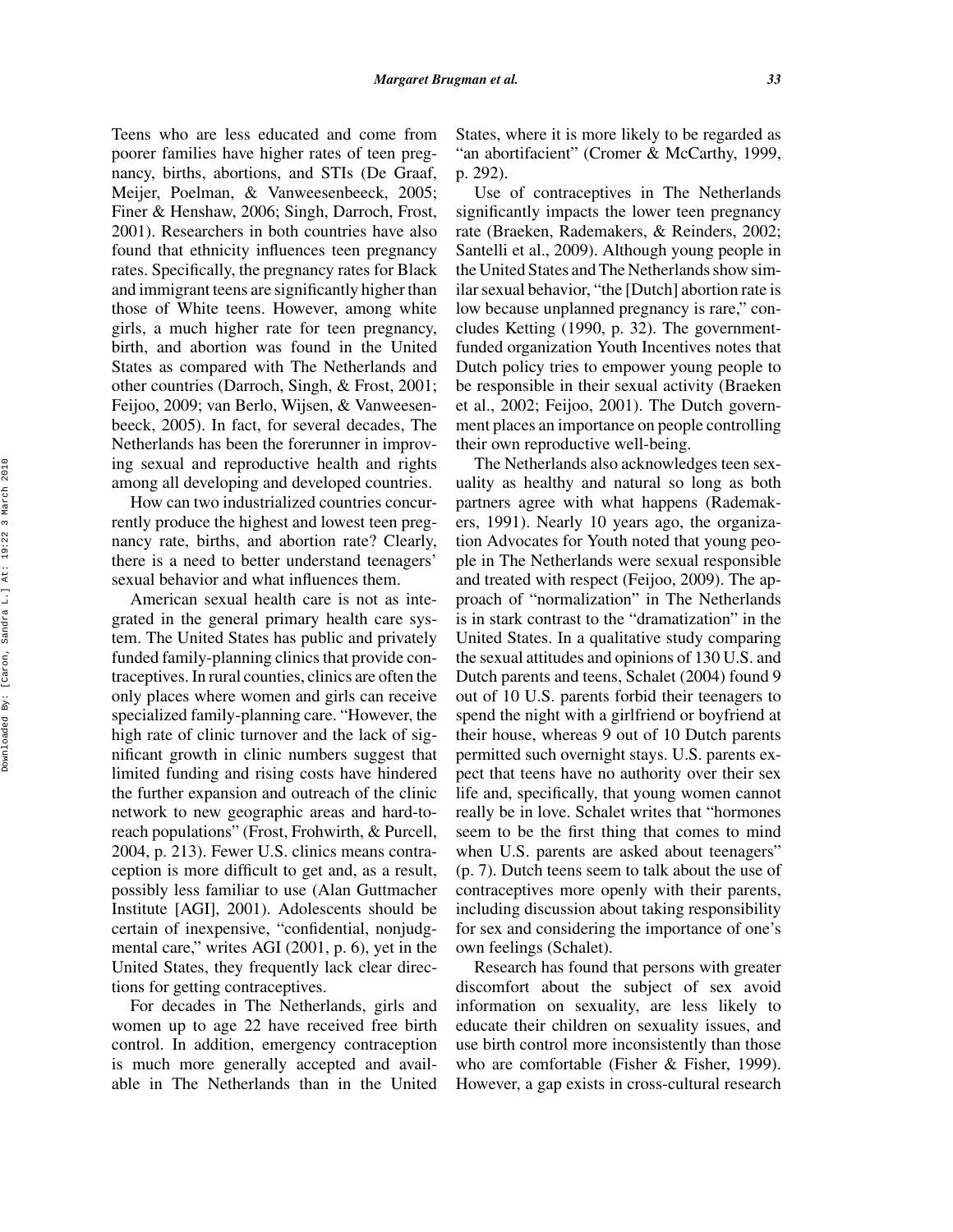comparing the sexual comfort of Dutch and American people.

It is estimated that between 74% and 95% of teen pregnancies are unintended (Abma et al., 1997; Chandra, Martinez, Mosher, Abma, & Jones, 2005). Some researchers found that girls experience more feelings of guilt and shame than boys about sexuality (De Graaf et al., 2005). Tolman (2002) describes an American society that "desexualized girls' sexuality, substituting the desire for relationship and emotional connection for sexual feelings in their bodies." Tolman also illustrates a common belief that "girls are the objects of boys' sexual desire and have no desires of their own" (p. 5). The American literature shows a sexual double standard in which young women report how boys have different sex drives than girls and that male sexuality is afforded primacy (Kane & Schippers, 1996).

To learn more about girls' actual sexual behavior, this study focused on the differences between U.S. and Dutch young women. While much of the cross-cultural research on adolescent sexuality reports rates of teen pregnancy, STIs, and use of contraceptives, the current study focused on U.S. and Dutch adolescent sexual behavior *and* on what lies behind their behavior, including the sexual experiences of these teens (from first love/kissing to intercourse) and the factors influencing their views (such as friends, school, parents, church, doctors, and media).

# *Purpose of This Study*

In this study, young Dutch and U.S. young college women were asked to reflect on when their sexuality emerged. Specifically, this study focused on adolescent sexual behavior, attitudes, and sexual comfort of girls during the time they were in high school in an effort to better understand why these two groups of teens appear to have vastly different experiences, which ultimately lead to stark differences in rates of teenage pregnancy, births, abortions, and STIs. The following research question was the focus of this study:

Is there a difference between sexual *behaviors, attitudes, and comfort* of young college women in The Netherlands and the United States during their period of adolescence?

#### *METHODOLOGY*

## *The Sample*

An e-mail was sent to 400 randomly selected college women attending an American university and 400 college women attending a Dutch university, inviting them to complete an online survey. The women were aged between 18 and 22 years old. Two independent samples were randomly drawn from the female student population at an American and Dutch university, and these two groups both represent the female student population from which they were drawn in terms of ethnicity and age. The two universities were chosen because they are similar in enrollment, both located in a rural environment, and have similar academic departments and degree programs. The same women were invited to participate in an in-depth interview to discuss their sexual experiences while in high school. Ten women from each university agreed to be interviewed.

The final survey sample consisted of 151 female students attending the American university and 138 female students attending the Dutch university. The overall response rate was 36%. The mean age of the American sample was 19.68 and of the Dutch sample 19.57 years old. The majority (96% of U.S. women and 99% of Dutch women) identified their race/ethnicity as "White." The majority of participants (59% U.S. and 54% Dutch) described their parents' income as "middle." In terms of religious affiliation, the percentage of Catholic students was similar in both countries (26% U.S. and 28% Dutch). Twenty-one percent of the U.S. women and 18% of the Dutch women in the sample selected "Protestant." Seventeen percent of the American sample was categorized as "Other," and 4% of the Dutch sample selected "Other." Thirty-six percent of the U.S. college women and 51% of the Dutch college women selected "None" for religion. When asked how important religion was for them, a majority (53% U.S. and 73% Dutch) defined their religion as "not important."

### *The Survey*

The survey asked Dutch and U.S. college women about their experiences related to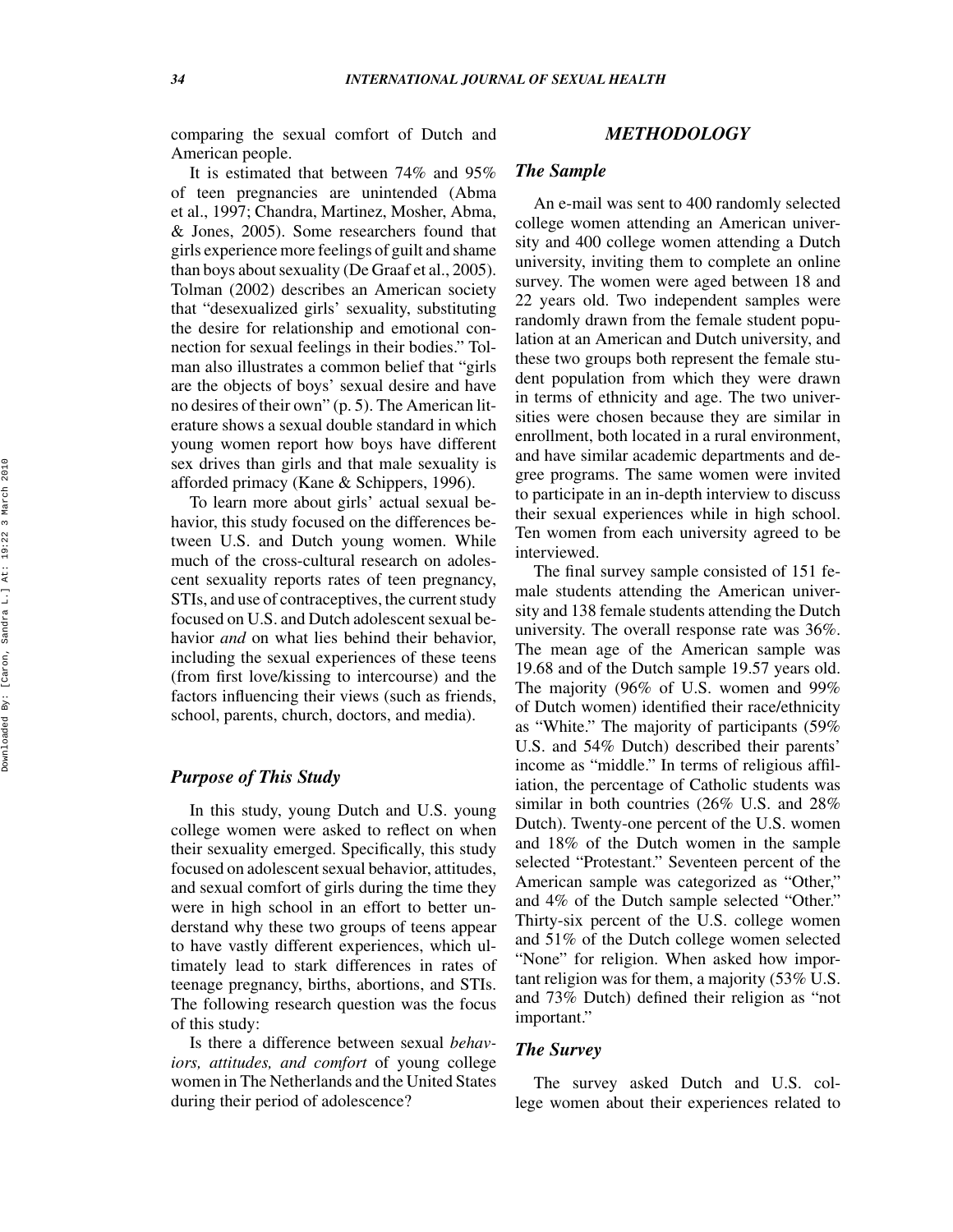sexuality during adolescence. The 26-item questionnaire was divided into four parts: five demographic questions, five opening questions, eight sexual behavior questions, and eight sexual attitude questions. *Demographic questions* asked for age, race/ethnicity, religion, importance of religion, and parents' income level, while *opening questions* asked about acceptability of first intercourse, ability to talk to parents, and experience with sexuality education. This information was used to describe the U.S. and Dutch samples.

The women were asked to reflect on their early *sexual behavior*. Questions asked what age they were if/when they first masturbated and experienced deep kissing, heavy petting, oral sex, and sexual intercourse. In addition, if they had engaged in sexual intercourse, they were asked how many partners they had in high school, their reason for having sex the first time, if they used protection, and what (if any) method of birth control was used.

The women were also asked to reflect on their *attitudes* about sexuality while in high school. Rating on a 5-point scale from "strongly agree" to "strongly disagree," women were asked to reflect on such things as their teenage beliefs about first sexual intercourse, if it would be OK with their parents and friends, and if they could be popular and feel grown-up without having engaged in sex. Each response was given a score from 1 to 5, with 1 reflecting the most traditional and 5 representing the most liberal attitude.

#### *The Interviews*

Exactly 10 women from each country expressed interest in being interviewed face to face. These 20 young women did reflect the characteristics of the two larger samples in terms of age, ethnicity, religion, and parents' income level. In the current study, the generalizing terms "Dutch" and "U.S." girls are used and refer to the two groups of only 10 young women who are from these two countries.

The questions to guide the interview were created for this study and concerned the girls' experiences from first dating to sexual intercourse and the external factors that possibly informed or influenced them, such as parents, education,

doctors, friends, and the media. The researcher attempted to learn how U.S. and Dutch women form their views of their sexuality and how they perceived their early sexual experiences. The interview focused on their behaviors, attitudes, and comfort with sexuality. The college women answered the researcher with their own understanding of their emerging sexuality. They were given the opportunity to use their unique words, their personal vocabulary, their original (Dutch and English) language, their individual expressions, and their particular style. The researcher conducted both sets of interviews, and the interviews were held in two different languages (Dutch and English). The interviews were taperecorded, and the audiotapes were transcribed into a written format and one common language (English) by the researcher. All identifiers were removed from the transcripts.

To analyze the in-depth interviews, the two lead researchers used an inductive method of analysis, which means that themes emerged from the data (Patton, 2002). The in-depth interviews were analyzed via the Listening Guide Method, a feminist method of analysis designed by Brown, Debold, Tappan, and Gilligan (1991; Madden, 2000). For this study, an independentcoder method was used, meaning that two different researchers coded the same material independently. Using the Listening Guide Method meant that both researchers read all in-depth interviews four different times through four different lenses, looking for themes and patterns. A theme was identified when a topic was discussed by a majority of the women (6 out of 10 U.S. or Dutch college women). The first time the interviews were read (the first lens), general themes and patterns were identified and the researchers tried to understand the story and the context. The second time, the researchers examined the narratives on the use of the first person by the women. This reading was also called a reading for "self." The third reading analyzed how they received and responded to external factors that possibly influenced their sexuality and relationships during their high school years. A fourth and last reading examined how they viewed the impact of socio-cultural messages (e.g., media, Internet, advertising) on their sexuality. The themes that emerged from the interviews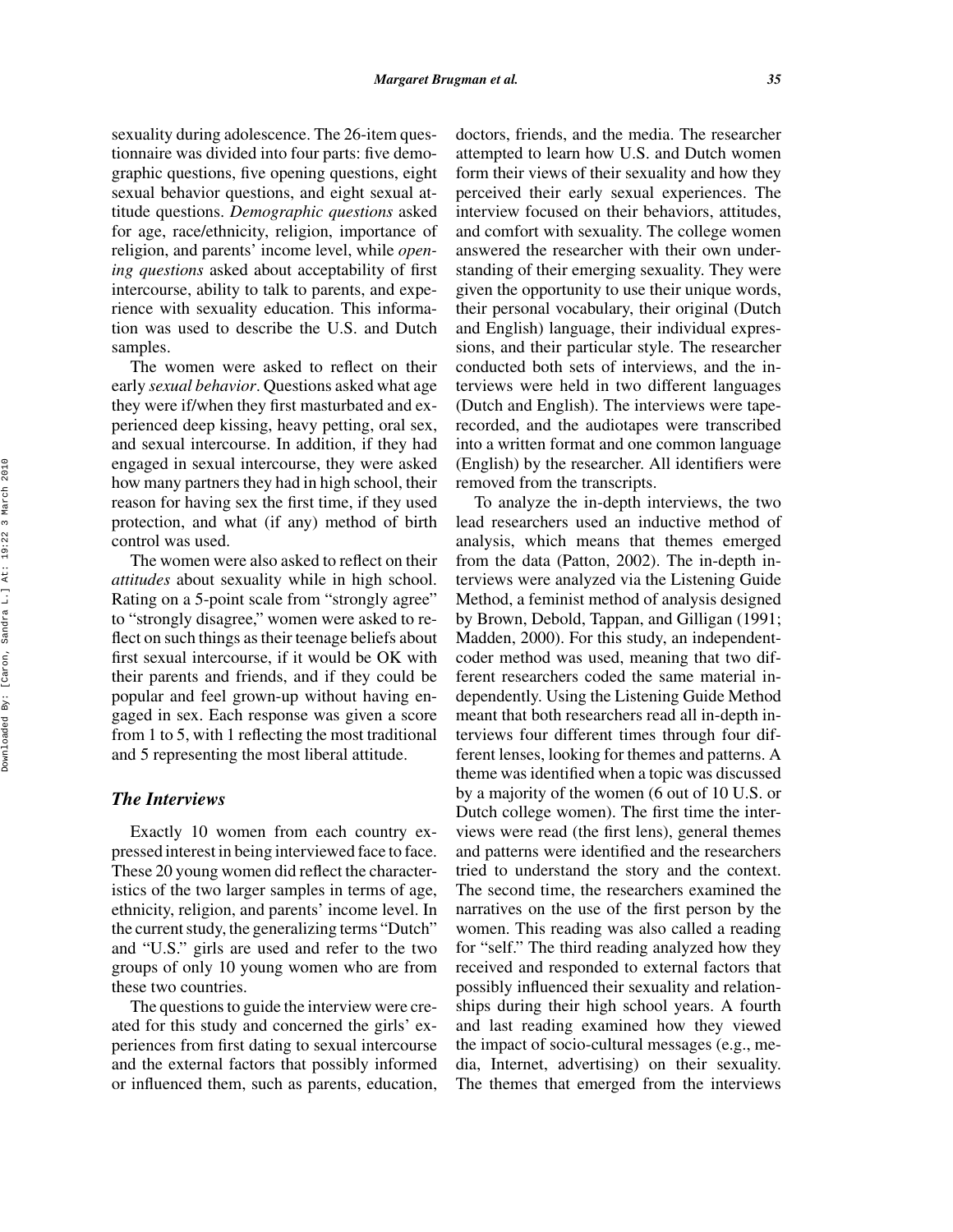|                                                                                |                  |                | $X^2$  | <b>SIG</b> |
|--------------------------------------------------------------------------------|------------------|----------------|--------|------------|
|                                                                                | U.S. $(N = 151)$ | $NL (N = 138)$ |        |            |
| How much did you discuss sexuality issues* with your parents in high school?   |                  |                |        |            |
| We never talked about sex issues.                                              | 24%              | 16%            | 8.93   | $p=.03$    |
| We talked about sex issues occasionally.                                       | 49%              | 65%            |        |            |
| We talked about sex issues several times.                                      | 19%              | 15%            |        |            |
| We talked about sex issues regularly.                                          | 9%               | 4%             |        |            |
| *sexual intercourse, birth control, STIs, or pregnancy                         |                  |                |        |            |
| Did you receive formal sexuality education before graduating from high school? |                  |                |        |            |
| I did not receive formal sex education.                                        | 3%               | 2%             | 25.37  | p < .000   |
| I had one to two class sessions devoted to sex.                                | 46%              | 44%            |        |            |
| There was an entire class devoted to sex.                                      | 46%              | 29%            |        |            |
| Sexuality education was covered in many of the classes.                        | 5%               | 25%            |        |            |
| How would you best describe your sexuality education? Check all that apply     |                  |                |        |            |
| I did not receive formal sex education.                                        | 3%               | 2%             | 1.06   | $p=.304$   |
| Biological aspects.                                                            | 94%              | 99%            | 4.85   | $p=.028$   |
| Abstinence only until marriage.                                                | 35%              | 7%             | 31.64  | p < .000   |
| Being in love and having a relationship.                                       | 55%              | 55%            | 0.00   | $p = .986$ |
| Different ways of having sex.                                                  | 44%              | 59%            | 6.48   | $p=.011$   |
| Did you or someone you know in high school ever experienced the following:     |                  |                |        |            |
| Used emergency contraception.                                                  | 57%              | 26%            | 29.33  | p < .000   |
| Had an abortion.                                                               | 49%              | 8%             | 61.41  | p < .000   |
| Gave baby up for adoption.                                                     | 11%              | $1\%$          | 16.03  | p < .000   |
| Had a baby and cared for the baby.                                             | 73%              | 12%            | 112.73 | p < .000   |
| Had a sexually transmitted infection.                                          | 51%              | 8%             | 65.41  | p < .000   |
|                                                                                |                  |                |        |            |

TABLE 1. Responses to opening questions of U.S. and Dutch college women

were then organized under the areas of sexual behavior, attitudes, and comfort and are discussed below.

#### *RESULTS*

# *Opening Questions*

The college women were asked three opening survey questions related to sexuality and sex education, including how much they discussed sexuality with their parents, if they received formal sexuality education before graduating from high school, and if they or their friends had various sexual experiences in high school. The results are presented in Table 1.

The opening survey questions about sexuality provided a good setting for understanding the differences between the U.S. and Dutch college adolescent girls and young women. From the opening questions, one discovers that Dutch girls talk significantly more often with their parents about sexuality ( $X^2 = 8.93$ ,  $p = .03$ ), and they have been given significantly more sexuality education in high school ( $X^2 = 25.37$ ,  $p <$ .00). The U.S. girls were taught significantly more about abstinence only  $(X^2 = 31.64, p <$ .00), and during sexuality education lessons, the Dutch girls discussed the different ways of having sex more than the U.S. girls did  $(X^2 = 6.48, p = .011)$ . The opening questions also revealed that U.S. girls knew many more high school classmates who experienced an STI  $(X^2 = 65.41, p < .00)$ , used emergency contraception  $(X^2 = 29.33, p < .00)$ , became pregnant resulting in an abortion ( $X^2 = 61.41$ ,  $p < .00$ ), had a baby ( $X^2 = 112.73$ ,  $p < .00$ ), and in some cases put the baby up for adoption  $(X^2 = 16.03)$ ,  $p < .00$ ).

# *Sexual Behavior*

The women were asked eight survey questions about their sexual behavior, including if they had experienced any of following five sexual behaviors: masturbation, deep kissing, heavy petting, oral sex, and sexual intercourse; and if so, at what age, as well as three additional questions about how many sexual partners they had in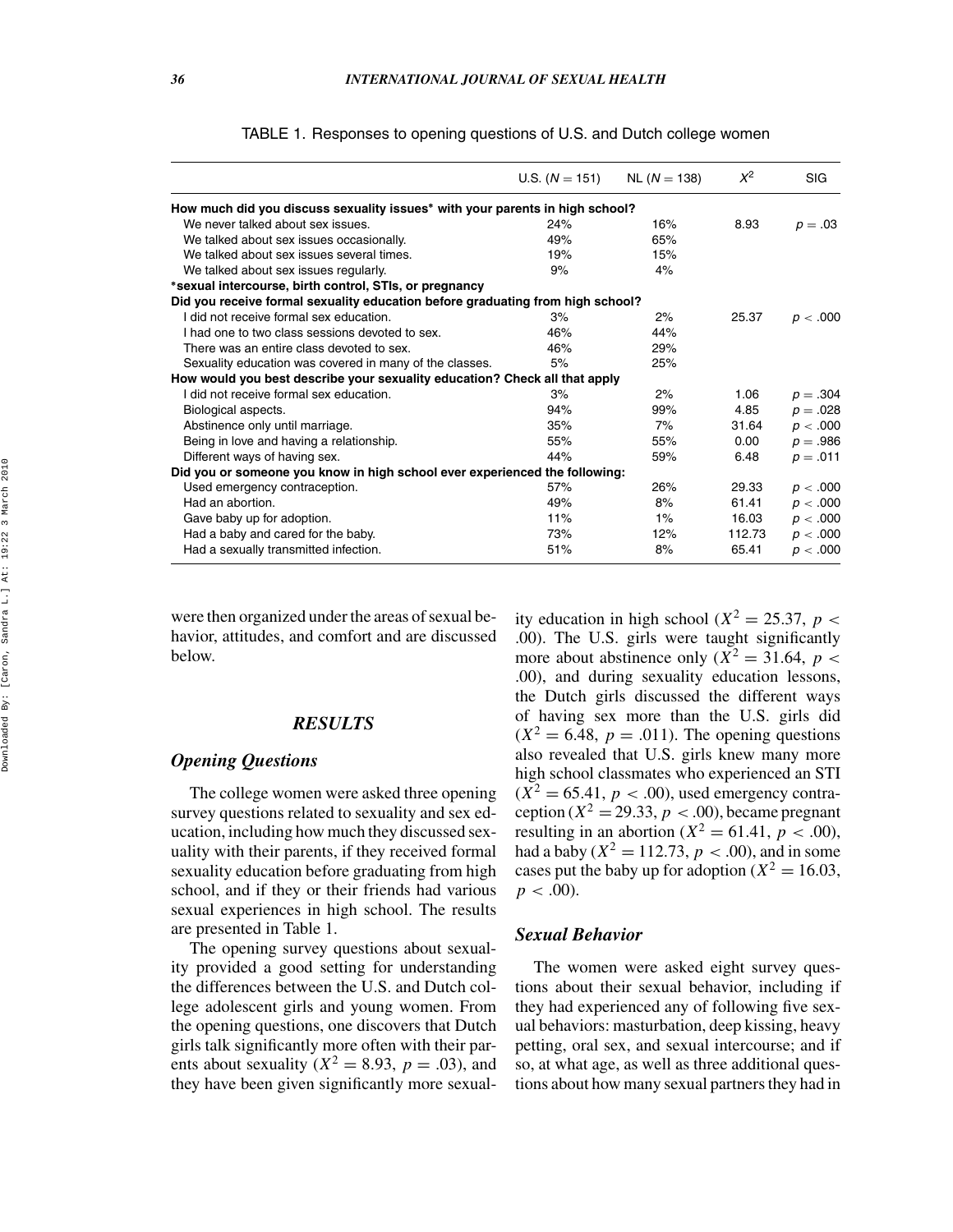|                                          | U.S. $(N = 151)$ | $NL (N = 138)$ | $X^2$    | <b>SIG</b> |
|------------------------------------------|------------------|----------------|----------|------------|
| <b>High School Sexual Behavior</b>       |                  |                |          |            |
| Masturbation                             | 76%              | 80%            | 0.77     | $p=.379$   |
| Deep kissing                             | 96%              | 88%            | 5.95     | $p = .015$ |
| Heavy petting                            | 95%              | 82%            | 11.71    | $p = .001$ |
| Oral sex                                 | 88%              | 67%            | 19.18    | p < .000   |
| Sexual Intercourse                       | 84%              | 74%            | 4.55     | $p=.033$   |
| <b>Mean Age of First Sexual Behavior</b> |                  |                |          |            |
| Mean age of masturbation                 | 14.0 yr          | 13.7 yr        | 0.802    | $p = .423$ |
| Mean age of deep kissing                 | 14.9 yr          | $15.1$ yr      | $-0.958$ | $p=.339$   |
| Mean age of heavy petting                | $15.6$ yr        | 16.8 yr        | $-5.343$ | p < .000   |
| Mean age of oral sex                     | 16.2 yr          | 17.2 yr        | $-4.282$ | p < .000   |
| Mean age of sexual intercourse           | 16.7 yr          | 17.4 yr        | $-3.198$ | $p = .002$ |
| Number of Sexual Partners in High School |                  |                |          |            |
| No partners in high school               | 36%              | 46%            | 19.27    | $p=.001$   |
| One partner                              | 31%              | 40%            |          |            |
| Two partners                             | 14%              | 10%            |          |            |
| Three or more partners                   | 19%              | 4%             |          |            |
| <b>Main Reason for First Intercourse</b> |                  |                |          |            |
| Love/commitment                          | 59%              | 73%            | 13.74    | $p = .017$ |
| Physical attraction                      | 4%               | 12%            |          |            |
| Opportunity/excitement                   | 16%              | 8%             |          |            |
| Partner pressure                         | 8%               | 4%             |          |            |
| Peer/social pressure                     | 4%               | $0\%$          |          |            |
| Other                                    | 9%               | 3%             |          |            |
| <b>Birth Control Use in High School</b>  |                  |                |          |            |
| We always used birth control.            | 70%              | 85%            | 10.16    | $p = .017$ |
| We did not use every time.               | 28%              | 12%            |          |            |
| We never used birth control.             | 2%               | 3%             |          |            |

TABLE 2. Sexual behaviors of U.S. and Dutch college women

high school, the main reason for first intercourse, and their birth control behavior. Results are presented in Table 2.

The responses to specific survey questions about their sexual behavior revealed that more U.S. girls experienced various sexual behaviors in high school. Significantly more U.S. girls had experienced oral sex ( $X^2 = 19.18$ ,  $p < .00$ ) and intercourse ( $X^2 = 4.55$ ,  $p = .03$ ) compared with the Dutch girls. In addition, significantly more U.S. girls had experienced intercourse  $(t =$  $-3.2, p = .00$ , oral sex ( $t = -4.28, p < .00$ ), and heavy petting  $(t = -5.3, p < .00)$  and experienced all three activities at an earlier age. The U.S. girls had significantly more sexual partners  $(X^2 = 19.27, p = .00)$  and were less likely to say they used birth control compared with the Dutch girls  $(X^2 = 10.16, p = .02)$ . The U.S. girls were significantly more likely to say they had sex for the first time because of opportunity or peer or partner pressure, whereas the Dutch

girls were more likely to say it was because of love  $(X^2 = 13.74, p = .02)$ .

The results of the survey questions on sexual behavior were confirmed in the in-depth interviews. From the in-depth interviews, many themes on sexual behaviors emerged. A theme was formed when a minimum of 6 out of 10 young college women had said so. All themes are presented in Table 3.

After analyzing the 20 interviews, seven different themes emerged between the American and Dutch sample as they relate to girls' sexual *behaviors.* The U.S. college women talked extensively about being driven by hormones and peers and feeling unprepared when they experienced various forms of sexual behavior. They also talked about doing more sexually for their boyfriend's satisfaction (i.e., performing oral sex on him) and feeling as if he is in charge of the relationship. Interestingly, a few interviewed U.S. college women mentioned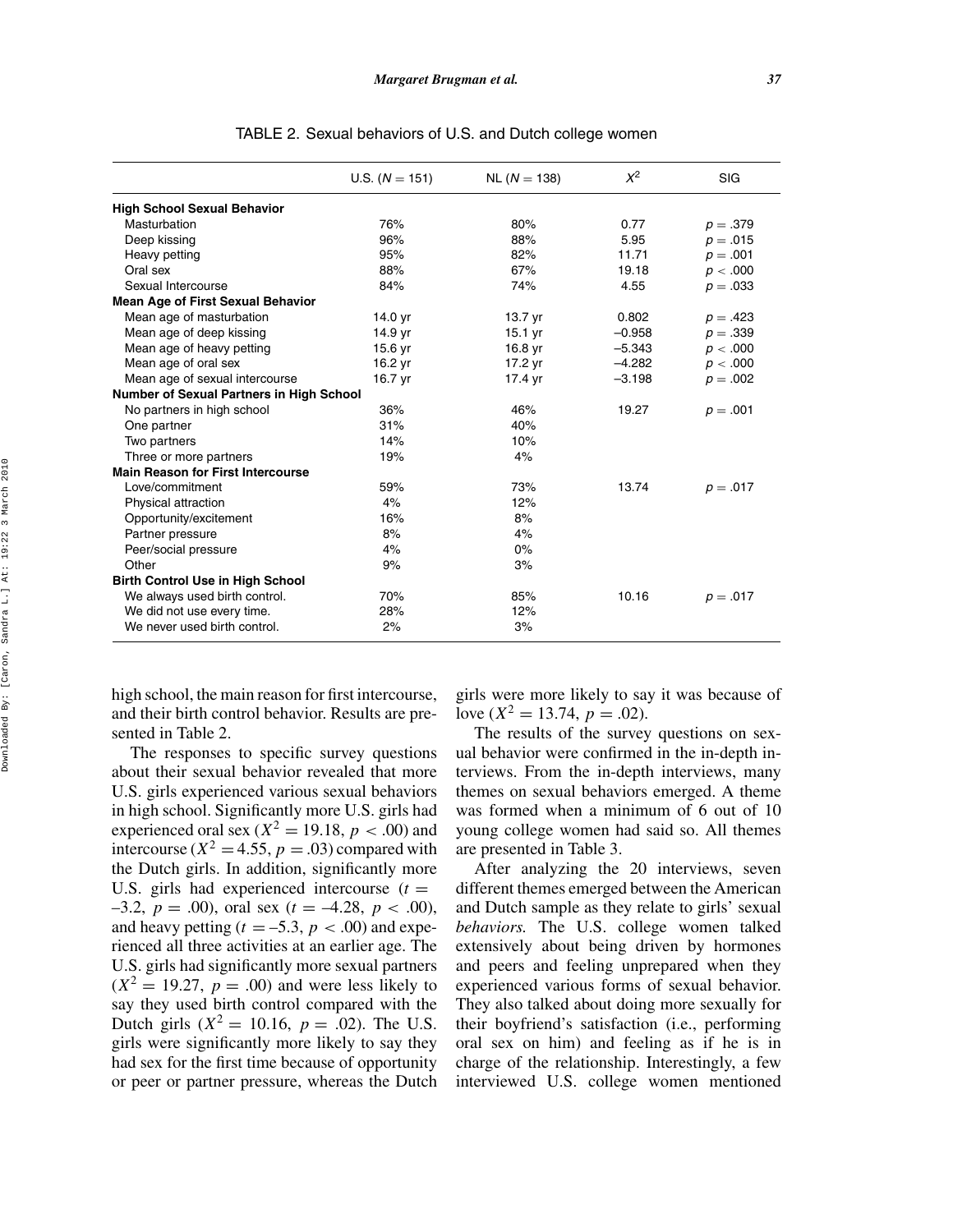| Themes of U.S. Girls                                                       | Themes of Dutch Girls                                               |  |
|----------------------------------------------------------------------------|---------------------------------------------------------------------|--|
| <b>SEXUAL BEHAVIOR</b>                                                     |                                                                     |  |
| Driven by hormones and peers                                               | Motivated by love                                                   |  |
| Unprepared                                                                 | Control of my own body                                              |  |
| Satisfying him                                                             | Ready for sexual intercourse                                        |  |
| He is in charge                                                            |                                                                     |  |
| <b>SEXUAL ATTITUDES</b>                                                    |                                                                     |  |
| Warning mothers and joking dads<br>Friends as primary source               | Parents as supporters and educators<br>Positive sexuality educators |  |
| Just say no                                                                | Realistic doctors                                                   |  |
| Influence of media                                                         | Books at young ages                                                 |  |
|                                                                            | No porn for me                                                      |  |
| <b>SEXUAL COMFORT</b>                                                      |                                                                     |  |
| Innocent girls don't have sex                                              | We both enjoy sex                                                   |  |
| Sex is dirty                                                               | Sleeping openly at parents' house                                   |  |
| Uncomfortable and silent parents<br>Boys are from Mars<br>Not at our house | Comfortable dads                                                    |  |
|                                                                            |                                                                     |  |

TABLE 3. Themes related to sexual behavior, attitudes, and comfort that emerged from 20 in-depth interviews with U.S. and Dutch college women

how different their brothers were treated by their parents who allowed their sons to have a girlfriend come over and let them be together in the boy's bedroom. Because of the small number of women (fewer than six) who told about this gender difference practiced at home, it did not form a theme for this study. Sample quotes supporting each of these themes are presented below.

- Driven by hormones and peers: "I was more like thinking with hormones and not really like with my head.. . . I think you have a lot more hormones going through you and you just want it, it is like a physical need, so I think that is why a lot of people get into trouble."
- "All your friends are doing it [intercourse], they are talking about it, and if you haven't, you can't say anything, and also I was one of the last girls out of my friends to really do anything sexually with a guy, and they sort of picked on me about it."
- Unprepared: "The first time when we were having sex, it was an accident. It was not supposed to happen, but it did."
- Satisfying him: "I did not really enjoy it [fingering]. I mean I did it [hand job] because he liked it. Oral sex was with him

too. I definitely enjoyed giving a blow job better than receiving it, because I was not really involved."

 He is in charge: "He was the one when anything sexual was involved; he was always the initiator, and I just kind of went along."

The U.S. college women's themes related to sexual behavior are in sharp contrast to those that emerged from the interviews with the 10 Dutch college women. In reflecting back to their younger years, the Dutch college women talked about having sexual experiences in the context of a loving relationship where mutual interest and open communication takes place, having control over their own bodies and desires, and planning ahead and using protection. Sample quotes to support these Dutch themes are presented below.

- Motivated by love: "We always had gone there together by train, so we knew each other very well. I had fallen in love with him, and then we became girlfriend and boyfriend! And after that we made love for the first time."
- Control of my own body: "I said what I wanted and what I did not want very clearly, and at a certain moment I thought, 'now I want to."'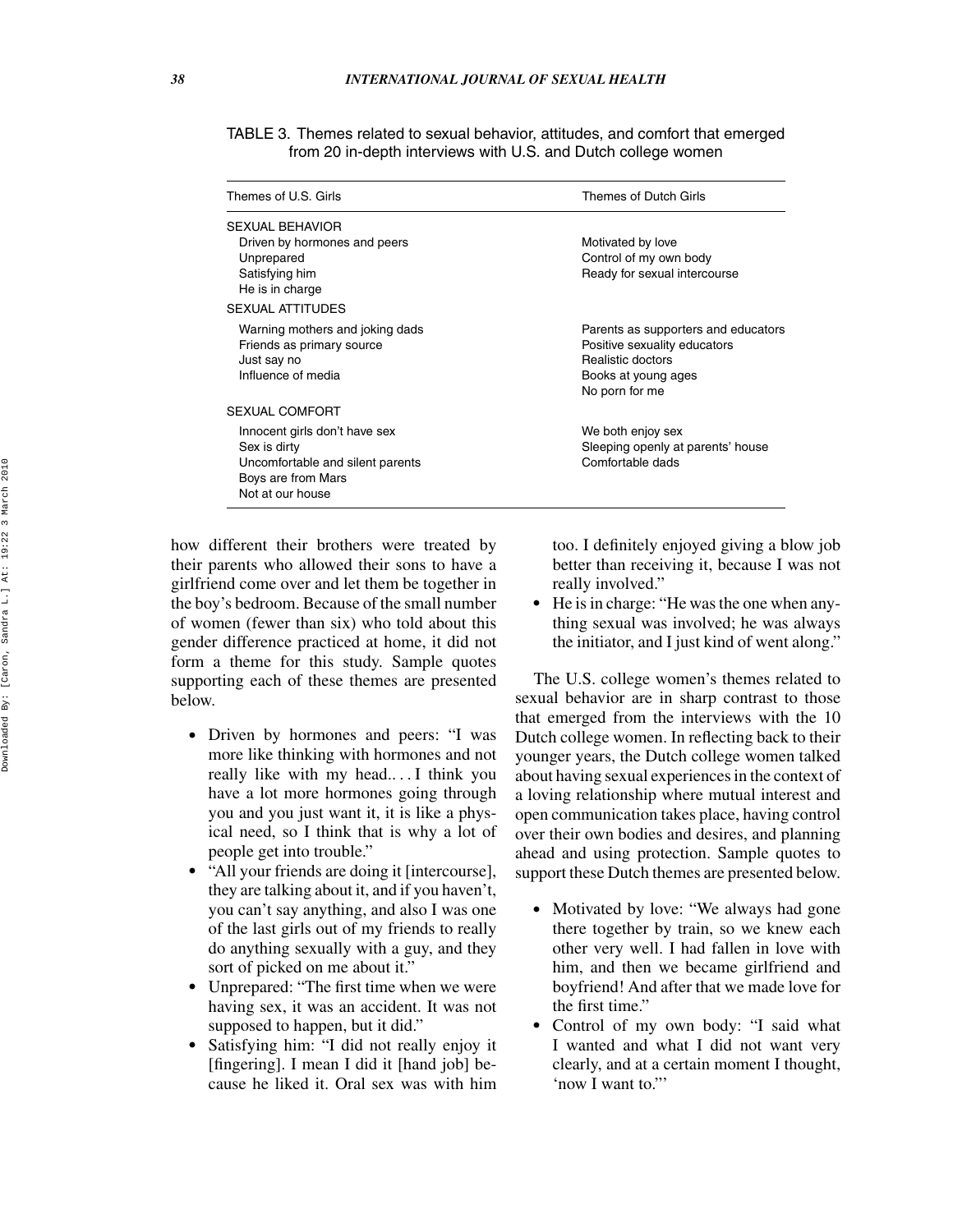• Ready for sexual intercourse: "It was more something like, what do we want exactly, and then we made a plan together about how far we wanted to go and what protection we would use."

# *Sexual Attitudes*

The women were asked to reflect on their sexual attitudes while in high school, such as their beliefs about first sexual intercourse, if it would be OK with their parents and friends, and if they could be popular and grown-up without having engaged in sex. As can be seen in Table 4, there were no significant differences to specific attitude questions between the college women in these two countries, except on one item: The responses about sexual attitudes revealed that significantly more Dutch parents were accepting of their daughters having sex when they were in high school ( $X^2 = 30.83$ ,  $p < .00$ ). Both samples revealed similar answers on the attitude questions about acceptance. The 20 U.S. and Dutch young college women did not believe that having sex as a teenager went against their own beliefs, even in a serious relationship. Both groups of young women thought it was OK to have sex as a teenager, and the same was true for the acceptance by friends on the idea that they had sex when they were in high school.

From the in-depth interviews, nine distinctly different themes emerged between the American and Dutch sample as they relate to girls' sexual *attitudes*. See Table 3. External factors, such as their parents, friends, doctors, books, the media, and the culture they live in, were cited as having an impact on the girls' sexual attitudes.

While the survey results found no significant difference between the U.S. and Dutch college women regarding their parents' comfort with talking about sex, the 20 interviews told us a very different story. The U.S. college women discussed how their mothers did not educate them at all (except to warn them about sex), and that fathers only joked, if they spoke at all about sex. They recalled that their primary source of information was their (often uneducated) friends. Other themes that emerged included how schools had a "just say no" approach to sexuality and that they did little to counter the often unrealistic or dangerous portrayals of sexuality in the media which bombarded these girls during their high school years. Sample quotes supporting each of these themes related to sexual attitudes are presented below.

- Warning mothers and joking dads: "Well, she kind of was like, I really don't want you to be having sex before college."
- "I could not really talk with my dad about it [when I was in high school]. Now [since I am in college], I would say my dad would joke about me having sex and stuff like that, because he knows my boyfriend."
- Friends as primary source: "It was kind of mostly through like friends experimenting kind of thing. . . , but it was not anything we were formally educated on."
- "Just say no": "In seventh grade, they start to teach you about abstinence. I guess it was a formal sex education. They [my friends] took a really immature stand on it, just like laughing about it. Everyone was embarrassed to talk about it, so they just made jokes."
- Influence of media: "A lot of the [popular] movies in the high school setting are based like, I was like why don't I have that life, why don't I have a boyfriend? It gives you the impression that I am supposed to have a boyfriend, I am supposed to be sleeping with him by now, you know."

In contrast to the interviews with the U.S. college women, the 10 Dutch college women painted a very different picture of possible influences on their sexual attitudes. The 10 Dutch parents, both mothers and fathers, were described as very open and involved in educating their daughters at a very young age about sexuality. The Dutch parents of these 10 young college women were not the only ones who had positive attitudes about sexuality. Schools and medical doctors, with their emphasis on the importance of sex in a loving relationship, were also seen as positive influences in The Netherlands. Another theme that emerged from the interviews with the Dutch women was that most of them recalled reading books on sexuality with their parents when they were young, which they felt had a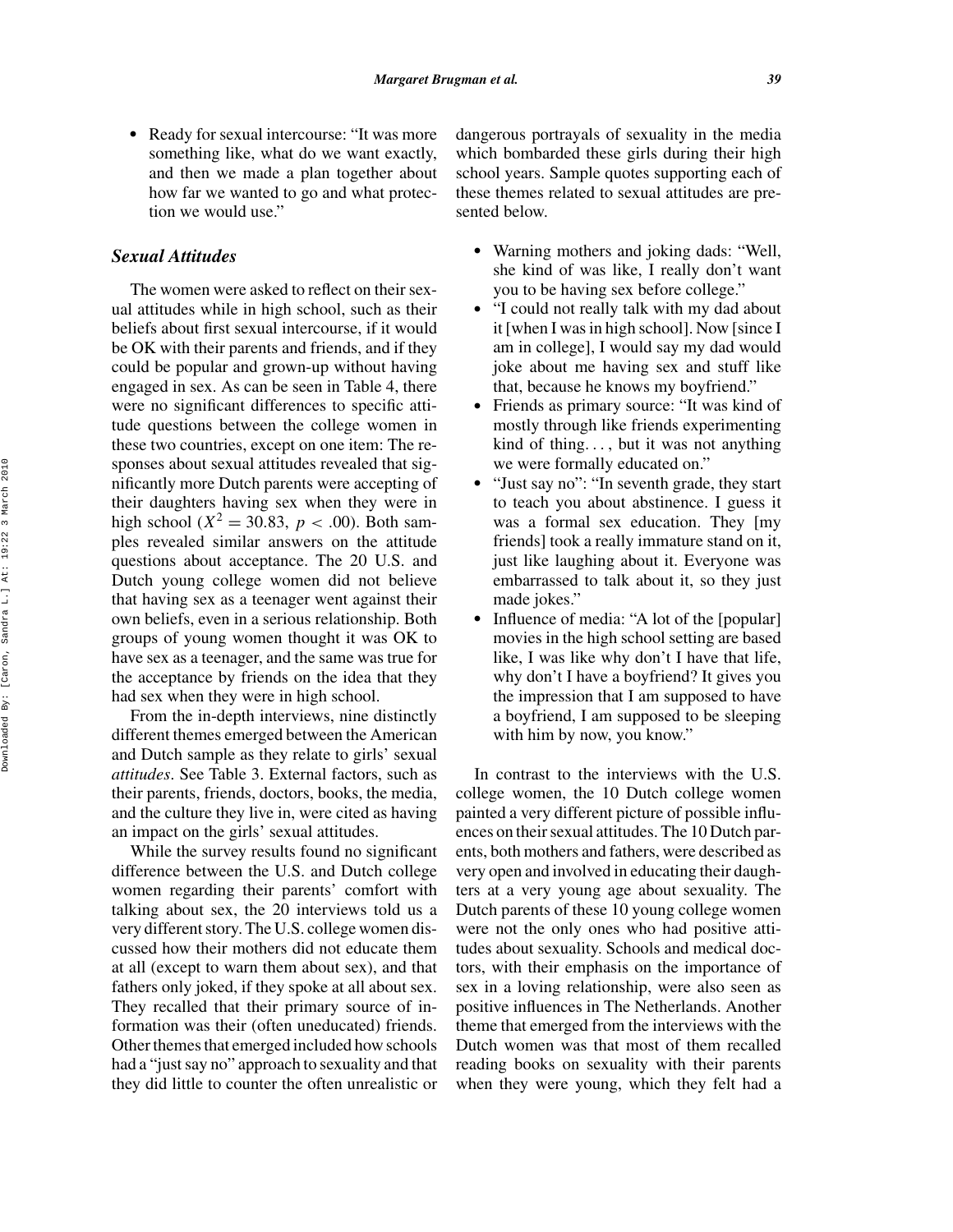|                                                                                      | U.S. $(N = 150)$ | $NL (N = 137)$ | $X^2$ | SIG        |
|--------------------------------------------------------------------------------------|------------------|----------------|-------|------------|
| Having sex as a teenager went against my beliefs, even in a<br>serious relationship. | 13%              | 12%            | 2.48  | $p = .479$ |
| I believed it was OK to have sex as a teenager.                                      | 72%              | 71%            | 0.11  | $p=.991$   |
| If I had sex as a teenager, it would have been OK with my<br>parents/quardians.      | 28%              | 57%            | 30.83 | p < .000   |
| If I had sex as a teenager, it would have been OK with my friends.                   | 91%              | 82%            | 6.80  | $p=.078$   |
| At least one of my parents/guardians felt comfortable talking to<br>me about sex.    | 61%              | 52%            | 4.44  | $p = .218$ |
| If I had sex with my boyfriend, it would make our relationship<br>stronger.          | 35%              | 40%            | 1.28  | $p = .734$ |
| I could be popular without having sex.                                               | 90%              | 90%            | 4.52  | $p=.210$   |
| I could be grown-up without having sex.                                              | 87%              | 82%            | 1.28  | $p = .734$ |
|                                                                                      |                  |                |       |            |

TABLE 4. Percent of agreement to sexual attitudes of U.S. and Dutch college women

positive influence on their sexual attitudes. The Dutch women also talked about their lack of interest in viewing pornography. Sample quotes to demonstrate these themes are presented below.

- Parents as supporters and educators: "I told this to my mom as soon as I got home (after the first time I had sex), because we talk very open about this. My friend's mother also asked me how it was, if I had an orgasm and if he had one."
- Positive sexuality educators: "We had a video about being in love and also about what fingering meant and doing a hand job. We were told things about sex: that you first should have a relationship. . . that everything has to be mutual and agreed upon, a lesson about condoms, some of the basics, and anatomy."
- Realistic doctors: "The doctor told me that the pill was mainly to regulate the menstruation in my case, but when I used it regularly, I could also use it for contraception."
- Books at young ages: "A very important series of books to me were the [children's] series with titles, such as *Deep Kissing to Making Love*. In a nice way, you get to know those things. I started to collect them when I was in elementary school, and when I was 14, I had them all.
- No porn for me: "I am not interested in porn. I did see some things on TV sometimes, and I thought, 'I don't really need this."'

## *Sexual Comfort*

Eight distinctly different themes emerged related to girls' sexual comfort between the U.S. and Dutch sample from the 20 in-depth interviews. See Table 3. The 10 U.S. women were clearly less comfortable with their own bodies than their Dutch counterparts: The U.S. college women discussed that young and innocent girls don't have sex, and how most of them even saw sex as something bad and dirty. Most of the 10 U.S. college women had parents who were clearly uncomfortable compared with the Dutch; often the U.S. parents were completely silent on the topic of sexuality. These young women also discussed how their boyfriends were often uneducated about female sexuality, and that during high school, the girls were not comfortable with their boyfriends when they had sex. A fifth theme was related to the need to hide their sexual behavior with their boyfriend, especially when at home. Sample quotes to demonstrate these themes are presented below.

- Innocent girls don't have sex: "I am daddy's girl, and he would go ballistic if he knew that I was doing it and that stuff."
- Sex is dirty: "We use condoms, because I hate the mess it makes after. That is why we use them."
- Uncomfortable and silent parents: "Dad couldn't do 'the talk,' so I am the oldest one, and I kind of gave him [my brother] 'the talk.' I mean my father did not answer his questions."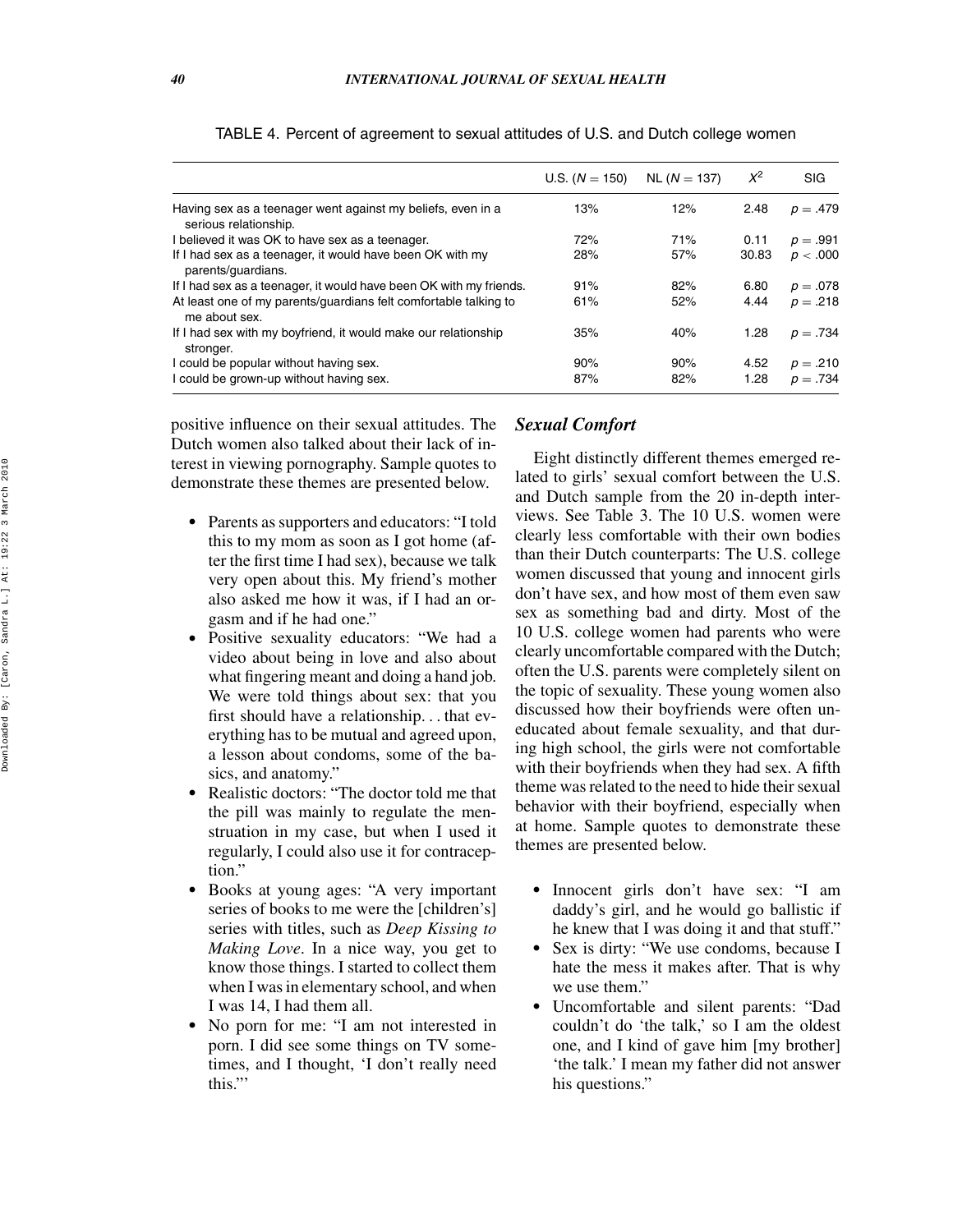- Boys are from Mars: "He was not good at it [fingering], ha ha. Well, you know, boys are boys. They are so different."
- Not at our house: "[Even now in college, my parents are like] she is having sex, and oh god. They still do it [rolling their eyes], and they still have a rule that there are no co-ed sleepovers in their house, not under their roof."

Unlike the U.S. college women, the Dutch college women expressed great comfort with sexuality. Three major themes emerged from the 10 in-depth interviews with the Dutch college women, including comfort with their own sexual pleasure, comfort with talking to their parents, being open with them about their sexual behavior, and comfort with their fathers. Sample quotes supporting these themes related to sexual comfort are presented below.

- We both enjoy sex: "He was a very sweet boy. . . so I could talk with him and hug him. We took our time, I got a positive feedback [about my first oral sex on him] — we both enjoyed love-making."
- Sleeping openly at parents' house: "My mom told me, get him over here for the weekend, he can sleep here at our house [in your bed], and I'll pick him up from the railway station with my car."
- Comfortable dads: "They [parents] thought it was fine [that we slept together]; dad just always made up a bed for us [me and my boyfriend] to sleep.

#### *DISCUSSION AND IMPLICATIONS*

This study aimed to provide a more in-depth look into the sexual experiences of college women during their period of emerging adolescence in the United States and The Netherlands. This quantitative and qualitative study is unique in its comparison of two groups of women who just finished adolescence and were able to reflect on this period in which sexuality emerged. The women explained their sexual behavior from first love/kissing to intercourse. This study goes beyond pregnancy rates or a focus on intercourse and reveals clear examples of what it means to be a sexually responsible teen in The Netherlands and what it means to feel uncomfortable with sexuality in the United States. The results indicate that these two small samples of young women had very different experiences. While the Dutch young women seemed to own their bodies and sexuality, surrounded by sexually positive and comfortable parents, teachers, and doctors, the studied U.S. girls were left in the dark with their uneducated friends as their guide, surrounded by sexually silent or negative adults and unrealistic media.

The opening survey questions obviously set the contrasting experiences of the interviewed U.S. and Dutch college women. Previous studies have supported these differences between the two groups on unsheltered and more developed discussions on sexuality, finding a much greater openness at home and school in The Netherlands when it comes to sexuality (AGI, 2001; Feijoo, 2009). In addition, from the opening questions on sexual experiences in high school, one can conclude there is a high rate of unprotected sex by U.S. girls. The U.S. girls said they had less parental guidance and less formal sexual education and knew significantly more classmates who had experienced unplanned pregnancies and STIs. These findings support previous studies showing U.S. girls experiencing high rates of teen pregnancy, birth, and abortions in high school as compared with Dutch teens (Caron & Moskey, 2002; Darroch et al., 2001; van Berlo et al., 2005).

Our survey results reveal more U.S. girls experiencing various sexual *behaviors* (intercourse, oral sex, heavy petting) in high school, earlier in life, with more partners, while less likely to use birth control. In addition, the U.S. girls were significantly more likely to say the reason for first intercourse was opportunity or peer and partner pressure, whereas the surveyed Dutch women said that love/commitment was the most important reason for first intercourse.

Furthermore, the results of the interviews on sexual behavior are in sharp contrast to the Dutch college women, who talked about taking their time to explore their sexuality and their own desires, planning ahead and using protection,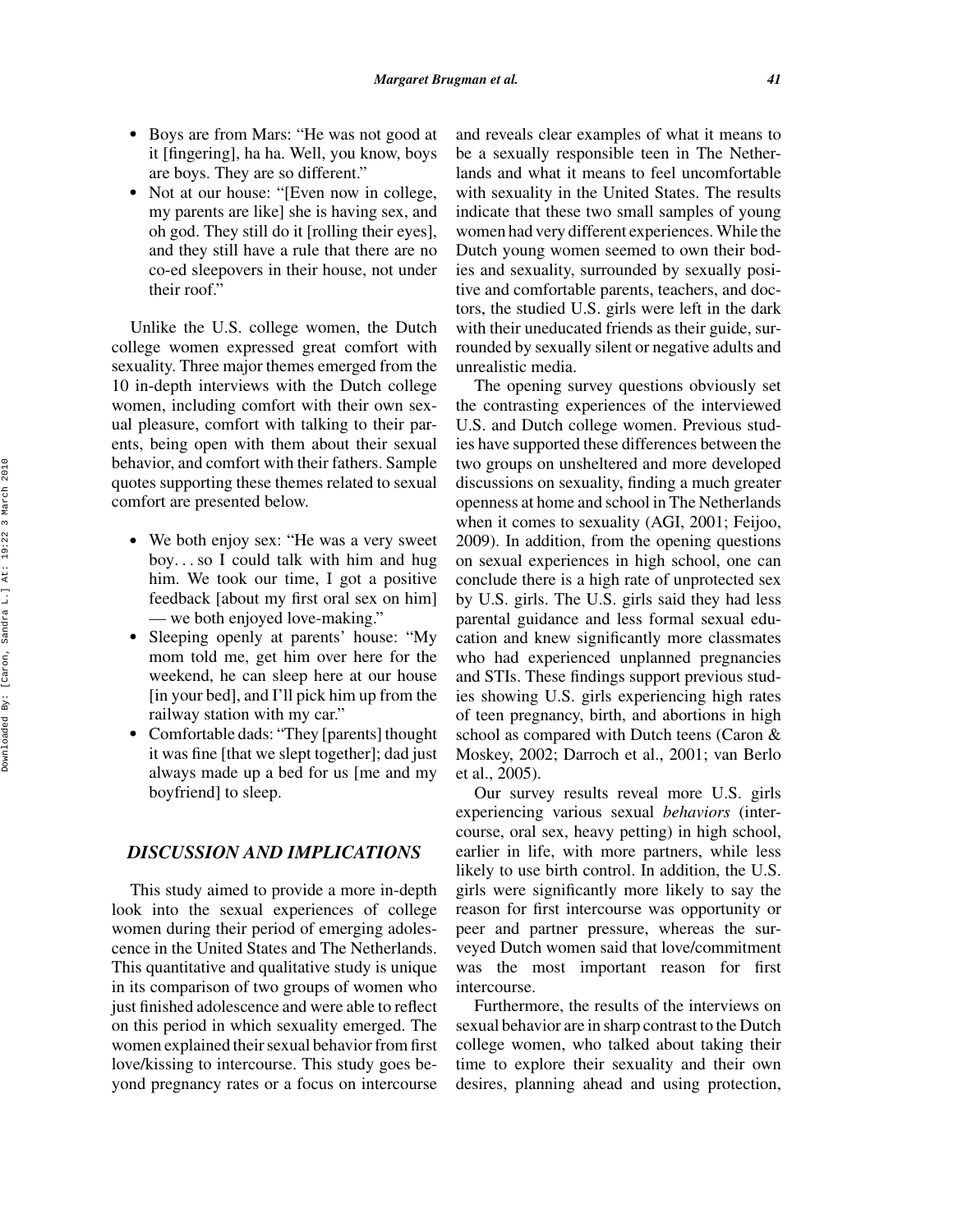and having sexual experiences in the context of a loving relationship where mutual interest and open communication occurred. Previous research supports these findings, noting that more U.S. than Dutch teens have engaged in various sexual behaviors during adolescence, and that U.S. teens show a less effective use of contraception (AGI, 2001; De Graaf et al., 2005; Santelli, Morrow, Anderson, & Duberstein Lindberg, 2006). In addition, studies have found that Dutch teens feel really loved by their partners, and that love and intimacy are their reasons for having intercourse (Santelli et al., 2009; De Graaf et al., 2005; Ingham, 1998; Vogels & Van der Vliet, 1990).

The themes derived from the U.S. interviews — "Satisfying him" and "He is in charge"—are examples of maintaining a sexual double standard, in that the young women reported how their boyfriends had different sex drives (Kane & Schippers, 1996). Most interviewed U.S. women in this study granted a greater sexual freedom to boys. A minority of U.S. college women revealed that this sexual double standard also was practiced by some of their parents, who gave their sons more sexual privileges. An example of a negative consequence is the obstruction of using contraceptives by girls (Hertzog, 2008). None of the 10 Dutch college women had to deal with this old standard; it would be interesting to better examine this phenomenon in both countries in future research. A better understanding of girls' sexuality could be reached after studying if and how other Dutch girls deal with the sexual double standard.

As found in the opening survey questions, the positive approach to sexuality education in Dutch schools was offered in different classes and grades and focused on various ways of being sexual. The interviews on sexual *attitudes* supported these findings. The college women revealed how school contributed to their attitudes on sexuality. They discussed how their school emphasized the importance of sex within the context of a relationship, where love, pleasure, and equality are key components. This is unlike the U.S. girls, who, if they received sexuality education at all, had it in the later years of high school with emphasis on the negative consequences of sex.

Interestingly, the survey questions on sexual *attitudes* about the acceptance of having sex as a teenager revealed similar answers for both groups. Both the Dutch and the U.S. young college women said that having sex as a teenager was not against their beliefs and would have been OK with their friends. The American results from this study are similar to those found some years ago in a study by Caron and Moskey (2002), when a majority of respondents just out of high school said that having sex as a teenager was not against their beliefs and would have been OK with their friends. This suggests that Dutch and American young people both have positive attitudes about sex during adolescence.

The survey responses about sexual attitudes disclosed significantly more Dutch parents than U.S. parents accepted their high school-age daughters having sex. The in-depth interviews amplified this statement with many stories about how, when they were very young, the Dutch girls read books with their parents that they felt had a positive influence on their sexual attitudes. Interestingly, a majority of the U.S. college women stated in the survey that they had at least one parent who was comfortable talking about sex. When the researcher asked the same question to the 10 U.S. college women during the interviews, they immediately gave the same answer and said that their parents felt comfortable with sex. However, when asked to give examples of their sexually comfortable fathers and mothers, the 10 U.S. young women suddenly denied this comfort and gave contradicting examples.

Ten U.S. college women said that none of their parents explained anything about sexuality in their younger years. A few mothers warned their daughters about the possible consequences of sex or told them to wait until college to have sex. And that was all. When their mothers asked, the teen daughters affirmed that they already knew everything about sex. The fact that their mothers asked only once if their daughters were well informed gave the 10 interviewed U.S. college women the idea that their mothers were comfortable with the topic. The U.S. fathers seemed completely invisible. They were silent, and a very few could only joke about sex. By silencing the topic of sexuality, these parents desexualized their daughters, denying that the girls were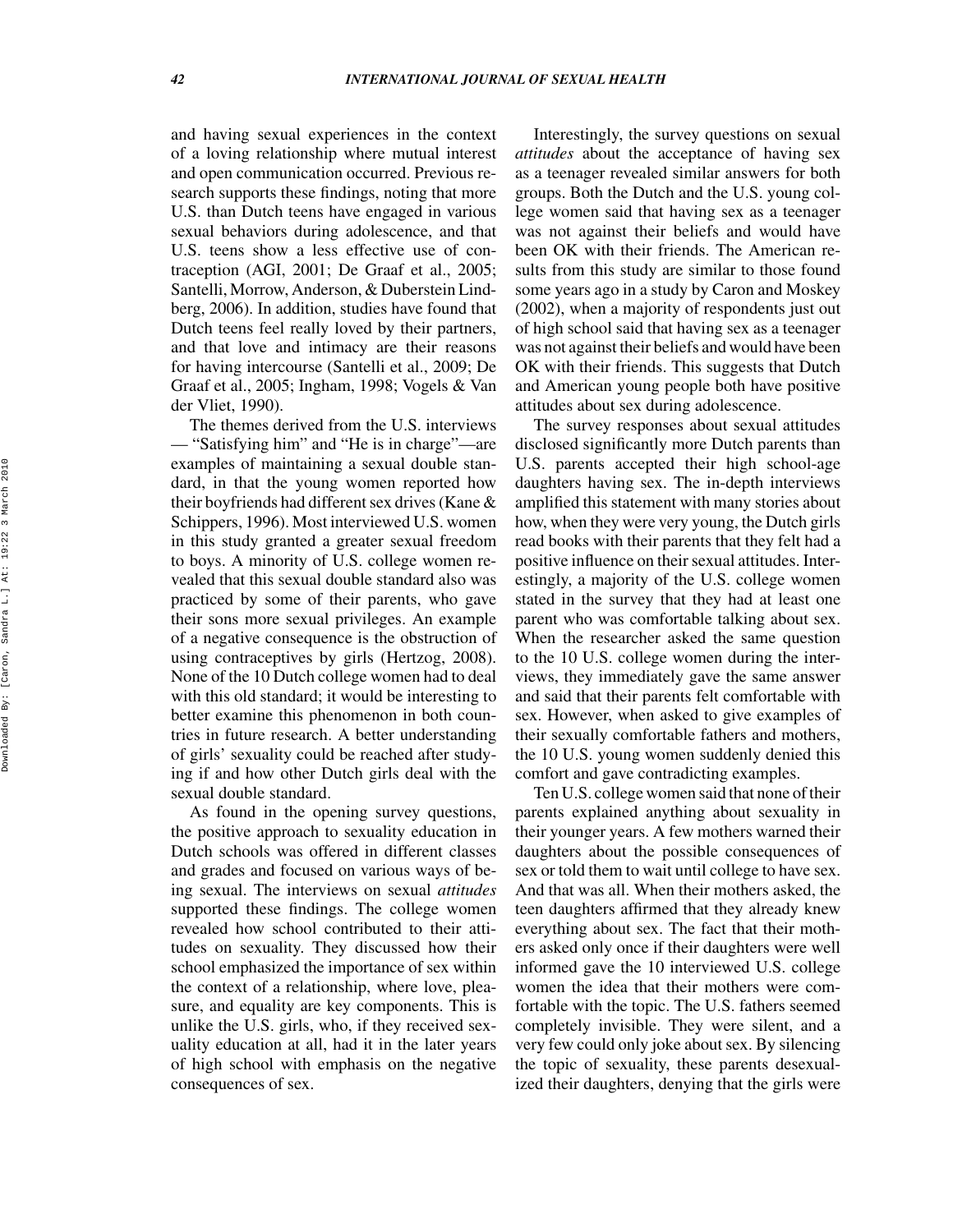sexually active or wanting to believe that "the pill was for regulating my menstruation."

The 10 U.S. women's stories about their doctors and churches reinforced the same themes of silence and danger related to sex for American girls. The U.S. stories were in sharp contrast to the 10 Dutch stories in which realistic doctors positively influenced the girls in The Netherlands. The Dutch girls experienced doctors who did not focus on possible damaging consequences of sex; also lacking was a negative church influence. From the interviews with the 10 Dutch women, it remained unclear if religion had any influence on teens' sexual development, simply because none of them had a religious affiliation. This positive approach by the Dutch educational system and medical providers is well documented (AGI, 2001; Braeken et al., 2002; Cromer & McCarthy, 1999; Schalet, 2004).

The group of U.S. college women discussed how much the media influenced their attitudes on sexuality, as well as those of their friends. Unrealistic portrayals of sexuality in the media (including the viewing of pornography) and uneducated friends were clearly powerful influences in shaping the attitudes of the U.S. sample. A big influence of friends, especially for U.S. teens, has been discussed in former research (AGI, 1999; Hoff, Greene, & Davis, 2003; Ingham, 1998). Previous studies have documented how U.S. teens are exposed to unrealistic views on sexuality by the media, rather than on how to make healthy decisions (AGI, 2001; Wingood et al., 2001; Zurbriggen et al., 2007).

Lastly, the interview results on sexual *comfort* manifest the differences between two divergent groups of young women. Unlike the U.S. girls who hid their sexual behavior from their parents, knowing it was unacceptable, the Dutch felt unobstructed with their parents about sexual behavior. With their parents' knowledge and support, the Dutch girls slept openly with their boyfriends. The discomfort with sexuality in America versus comfort with sexuality in The Netherlands has been supported by the literature (Braeken et al., 2002; Caron & Moskey, 2002; Rademakers, 1991; Schalet, 2004).

The current study also reveals sexually comfortable U.S. college women, despite stories of discomfort with comments that "sex is dirty,"

"innocent girls don't have sex," "satisfying him," and "he is in charge." It would be interesting to conduct more research on girls' sexual comfort to better understand the ambiguous meaning of sexual comfort.

This study offers implications for how America might deal more effectively with sexuality issues. This study went beyond surveys about teen pregnancy rates and did not focus solely on sexual intercourse in the United States and The Netherlands. The current study examined what is behind this. The young women's stories focused on various sexual behaviors, attitudes, and comfort in their precollege years (from first love to intercourse).

When considering the vast differences between these two countries in teen pregnancy, births, abortions, and STI rates, one might attribute the lower rates in The Netherlands to the government-sponsored universal health care. The availability of free birth control for young people and health services is only part of the solution. In the United States, adults (from parents to teachers and health care providers) silence teen sexuality, assuming that teenagers know it all and reinforcing the idea that, as the American college women said in their interviews, "planning ahead for sex means a girl is a slut."

Parents play an important role in the development of girls' sexuality, and both U.S. mothers and fathers do not step up as guides for their daughters. U.S. girls felt "unprepared," and the adults' attitude of ignoring sexuality does not lead to responsible sexual behavior by teens. The current study confirms how important adults' information about sexuality is for young people. Adults can help adolescents by reading books at a young age, asking questions, including serious fathers who share experiences, and explaining unrealistic media messages.

Moreover, comprehensive sexuality education in U.S. schools, and not the promotion of abstinence, is a prominent distinction that adds to a different attitude on sexuality and a more healthy sexual development of adolescents. At school, many girls were told to wait to have sex and warned how dangerous it could be. Formal sexuality education should be based on research and presented in a positive, realistic way.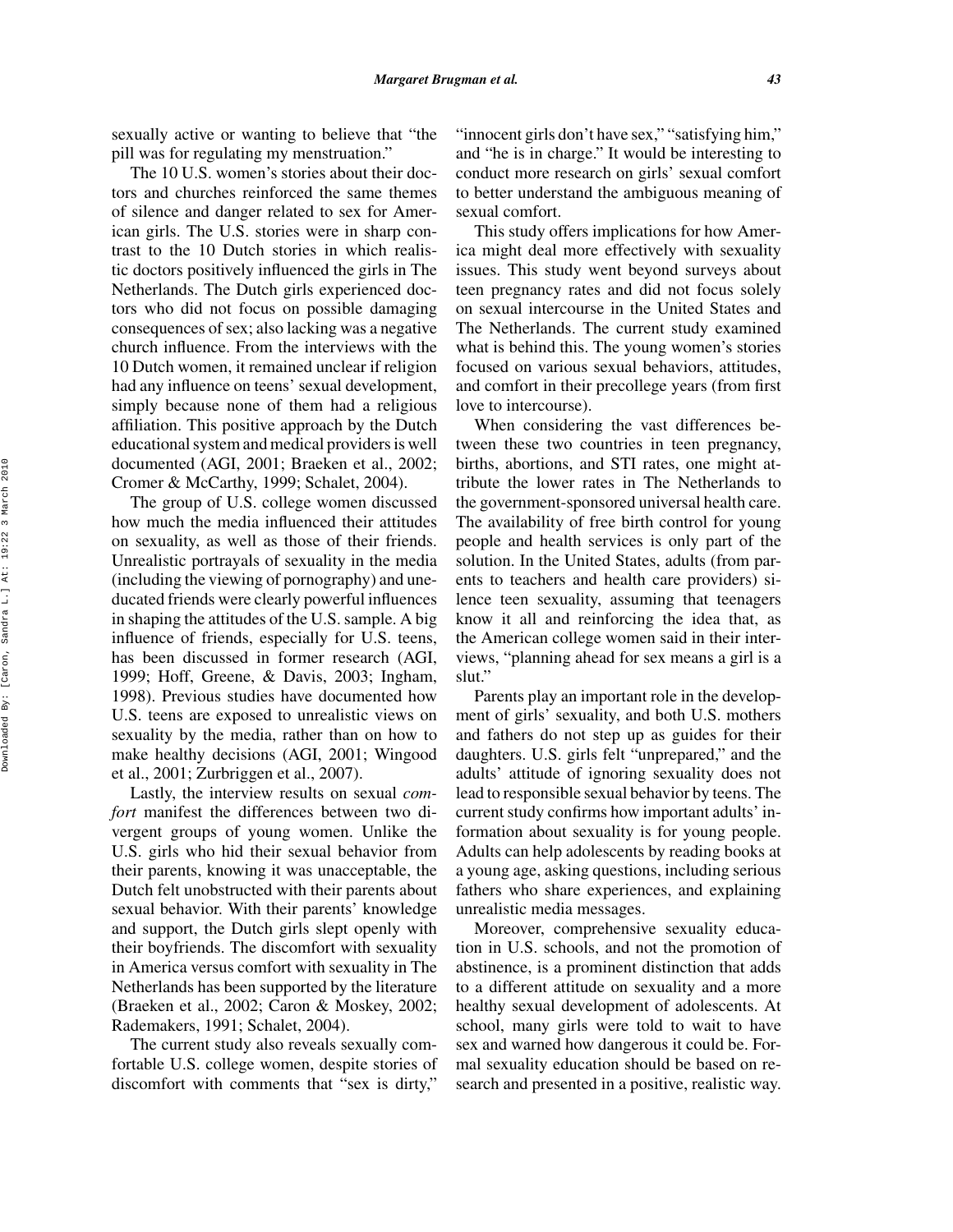Sexuality education should be taught in the context of a relationship, which happens in The Netherlands, where the importance of love, respect, and responsibility in relationships is emphasized.

Last but not least is the important role of the media. As the 10 U.S. college women clearly stated in the interviews, this is where they were getting messages about sexuality. The U.S. women in the study said that when they were teens, the media painted a picture of the reality. The 10 Dutch women said they were not interested in porn movies because of their unrealistic concept. Research has found that sexual content in the media predicts the initiation of adolescents' sexual activities and has a profound, negative effect on young girls' sexual development (Brown, L'Engle, Pardun, Kenneavy, & Jackson, 2006; Zurbriggen et al., 2007). The media in the United States does not offer young people positive, realistic media messages or long-term educational campaigns on sexuality like those found in The Netherlands (AGI, 2001; Zurbriggen et al., 2007).

In addition, if schools and parents assist girls in media literacy efforts, they learn through frank and direct conversation to resist the message that how they look is all that matters (Zurbriggen et al., 2007). There is a need for reform in this area; Santelli et al. (2009) conclude that, at the state and national levels, American society should create a consensus in accepting normal and healthy teenage sexuality.

It is important to acknowledge some of the limitations of this study. One limitation is the sample itself. The study was limited to a small survey sample of women in college  $(n = 289)$ and the in-depth study involved interviews with 20 women. Volunteering for the sample may have been determined by characteristics, such as submissiveness, availability, or special interest in the sexuality subject. During the interviews, all 20 interviewed college women appeared to be comfortable talking about sexuality and their experiences. When a minimum of six college women made similar comments, a theme was formed.

In the current study, these 6 to 10 women were generalized and referred to as "Dutch" and "U.S." girls, which can initially confuse the reader, given the total sample size of 20. Research with more women and not just those in college would provide a more comprehensive understanding of young women's sexual experiences.

A second limitation is that retrospective material was used in which college women were asked to reflect on their high school experiences. In retrospective research, people may not be able to accurately recall their earlier attitudes and behaviors. However, Spanier (1976) studied the use of retrospective material in sexological research and concluded that because our culture puts an enormous emphasis on sexuality, it is easier for people to remember their sexual experiences.

The survey response rate for this study was 36%, limiting generalizations to the population. On the one hand, it is assumed that the students most interested in responding to this survey were sexually active — the group this study was most interested in understanding. On the other hand, one can imagine that other potential respondents were so busy with coursework or so inhibited by questions concerning their sexuality that they did not respond. Perhaps those choosing to participate in this study represent a unique group of college women who are more comfortable with their sexuality as compared with others who did not respond. This potential bias could have momentous effects on the results and any conclusion that might be drawn. How can the sexual experiences of college women be described when fewer than half were willing to say what they did? Therefore, not only is more research needed in this area, but also further studies should focus more on obtaining higher response rates.

Although the interviews allowed for more indepth understanding and offset some of the concerns about the survey findings, these same concerns about who was willing to participate in the interviews could be raised. The irony is that despite the potential bias of having those most comfortable with sexuality be the ones most willing to participate in interviews, many of the U.S. college women clearly reflected great discomfort with sexuality.

It is important to acknowledge that the methodological design of the study was a major strength and may offset some of the limitations discussed above. A combination of quantitative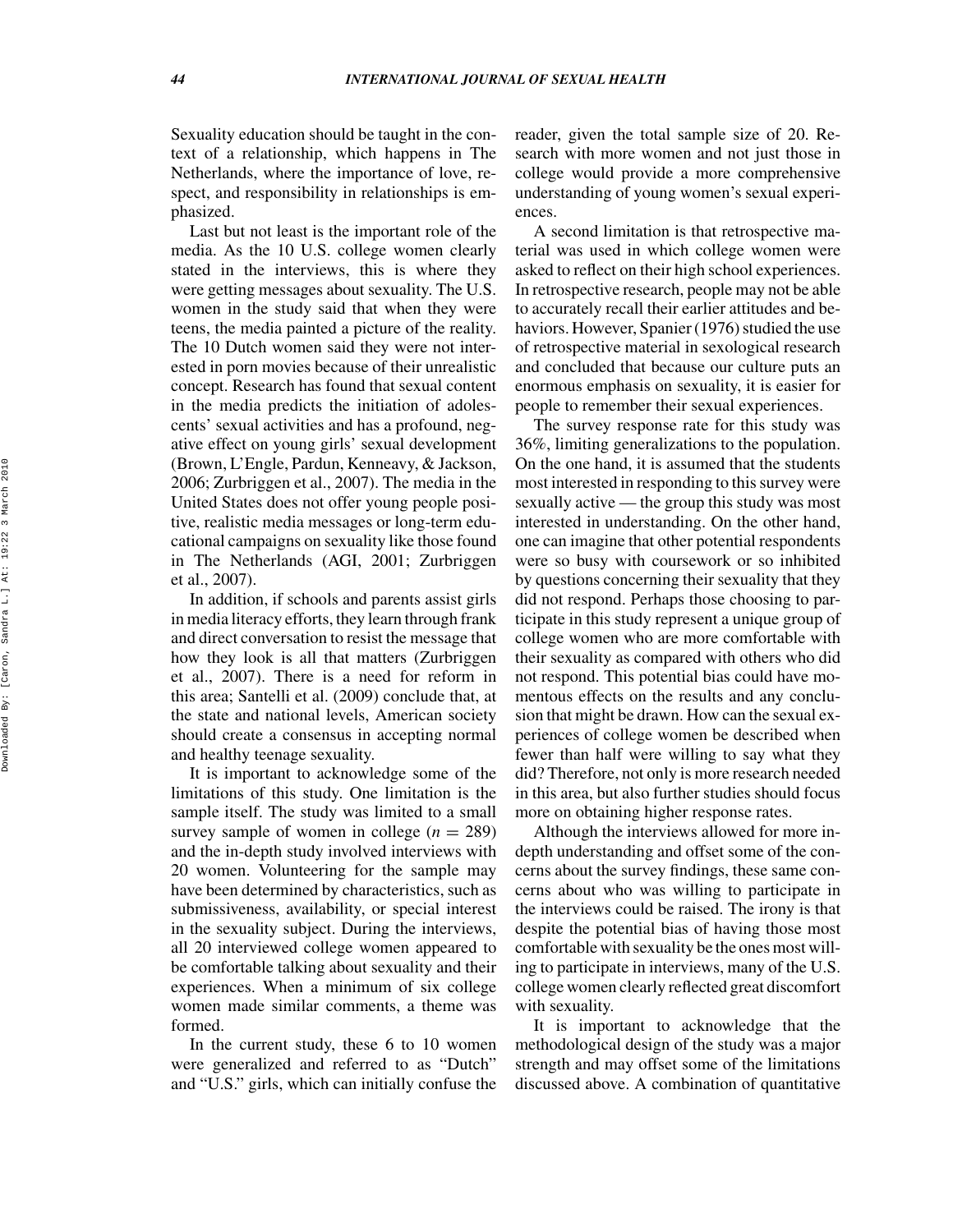and qualitative research methods, commonly referred to as "triangulation," was used to ensure robustness and consistency in the findings (Patton, 2002).

In conclusion, cross-cultural studies are important to provide a comparison with which to measure our success or failure in this area. Americans have much to learn from other countries like The Netherlands which has been able to assist young people in their sexual development. The low pregnancy, birth, abortion, and STI rates in The Netherlands provide hope and a challenge to the United States in considering what is possible. Affordable, accessible family-planning services, more and earlier formal sexuality education, open attitudes of parents and other adults, and more realistic and positive media messages would allow U.S. girls to develop in sexually healthy ways. Being sexually healthy is not only important for the girls' own pleasure and happiness as they grow up but also is important for their partners and society.

#### REFERENCES

- Abma J. C., Chandra, A., Mosher, W. D., Peterson, L. S., & Piccinino, L. J. (1997). Fertility, family planning, and women's health: New data from the 1995 National Survey of Family Growth. National Survey of Family Growth. National Center for Health Statistic. DHHS publication no. (PHS) 971995. *Vital and Health Statistic, 23*(19).
- Alan Guttmacher Institute. (1999). *Survey on teen peer pressure.* Author. Retrieved February 14, 2009, from http://www.teen pregnancy.org
- Alan Guttmacher Institute. (2001). *Can more progress be made? Teenage sexual and reproductive behavior in developed countries*. Author. Retrieved February 14, 2009, from http://www.guttmacher.org/pubs/euroteens summ.html
- Braeken, D., Rademakers, J., & Reinders, J. (2002). *Welcome to The Netherlands: A journey through the Dutch approach to young people and sexual health.* Utrecht, The Netherlands: Youth Incentives.
- Brown, J. D., L'Engle, K. L., Pardun, C. J., Kenneavy, K., & Jackson, C. (2006). Sexy media matter: Exposure to sexual content in music, movies, television, and magazines predicts Black and White adolescents' sexual behavior. *Pediatrics, 117*(4), 1018–1027.
- Brown, L. M., Debold, E., Tappan, M., & Gilligan, C. (1991). Reading narratives of conflict and choice for self and moral voices: A relational method. In W. M.

Kurtines & J. L. Gewirtz (Eds.), *Handbook of moral behavior and development: Vol. 2. Research* (pp. 25– 51). Hillsdale, NJ: Erlbaum.

- Caron, S. L., & Moskey, E. G. (2002). Changes over time in teenage sexual relationships: Comparing the high school class of 1950, 1975, and 2000. *Adolescence, 37*(147), 515–526.
- Centers for Disease Control and Prevention. (2006). *Trends in reportable sexually transmitted diseases in the United States, 2005: National surveillance data for Chlamydia, gonorrhea, and syphilis*. Atlanta, GA: Author. Retrieved February 12, 2009, from http://www.cdc.gov/ std/stats05/trends2005.htm
- Chandra, A., Martinez, G. M., Mosher, W. D., Abma, J. C., & Jones, J. (2005). Fertility, family planning, and reproductive health of U.S. women: Data from the 2002 National Survey of Family Growth. National Center for Health Statistics. *Vital Health Stat, 23*(25).
- Cromer, B. A., & McCarthy, M. (1999). Family-planning services in adolescent pregnancy prevention: The views of key informants in four countries. *Family Planning Perspectives, 31*(6), 287–293.
- Darroch, J. E., Singh, S., & Frost, J. J. (2001). Differences in teenage pregnancy rates among five developed countries: The roles of sexual activity and contraceptive use. *Family Planning Perspectives, 33,* 244–250, 281.
- De Graaf, H., Meijer, S., Poelman, J., & Vanweesenbeeck, I. (2005). *Seks onder je 25e: Seksuele gezondheid van jongeren in Nederland anno 2005* [Sex under 25: Sexual health of youth in The Netherlands in 2005]. RNGstudies nr. 7. Delft, The Netherlands: Eburon.
- Feijoo, A. N., Alford, S., & Hauser, D. (2009). *Adolescent sexual health in Europe and the U.S. Why the difference?* Washington, DC: Advocates for Youth.
- Finer, L. B., & Henshaw, S. K. (2006). Disparities in rates of unintended pregnancy in the United States, 1994 and 2001. *Perspectives on Sexual and Reproductive Health, 38*(2), 90–96.
- Fisher, W. A., & Fisher, J. D. (1999). Understanding and promoting sexual and reproductive health behavior. In R. Rosen, C. Davis, & H. Ruppel (Eds.), *Annual review of sex research, Vol. 9* (pp. 39–76). Mason City, IA: Society for the Scientific Study of Sex.
- Frost J. J., Frohwirth, L., & Purcell, A. (2004). The availability and use of publicly funded family-planning clinics: U.S. trends, 1994–2001. *Perspectives on Sexual and Reproductive Health, 36*(5), 206–215.
- Hertzog, J. L. (2008). What about the gray area? College women's reflections on the sex talk and abstinence. *Families in Society: The Journal of Contemporary Social Services, 89*(2), 312–322.
- Hoff, T., Greene, L., & Davis, J. (2003). *National survey of adolescents and young adults: Sexual health knowledge, attitudes, and experiences*. The Henry Kaiser Family Foundation, Washington, DC. Retrieved October 31, 2006, from http://www.kff.org/